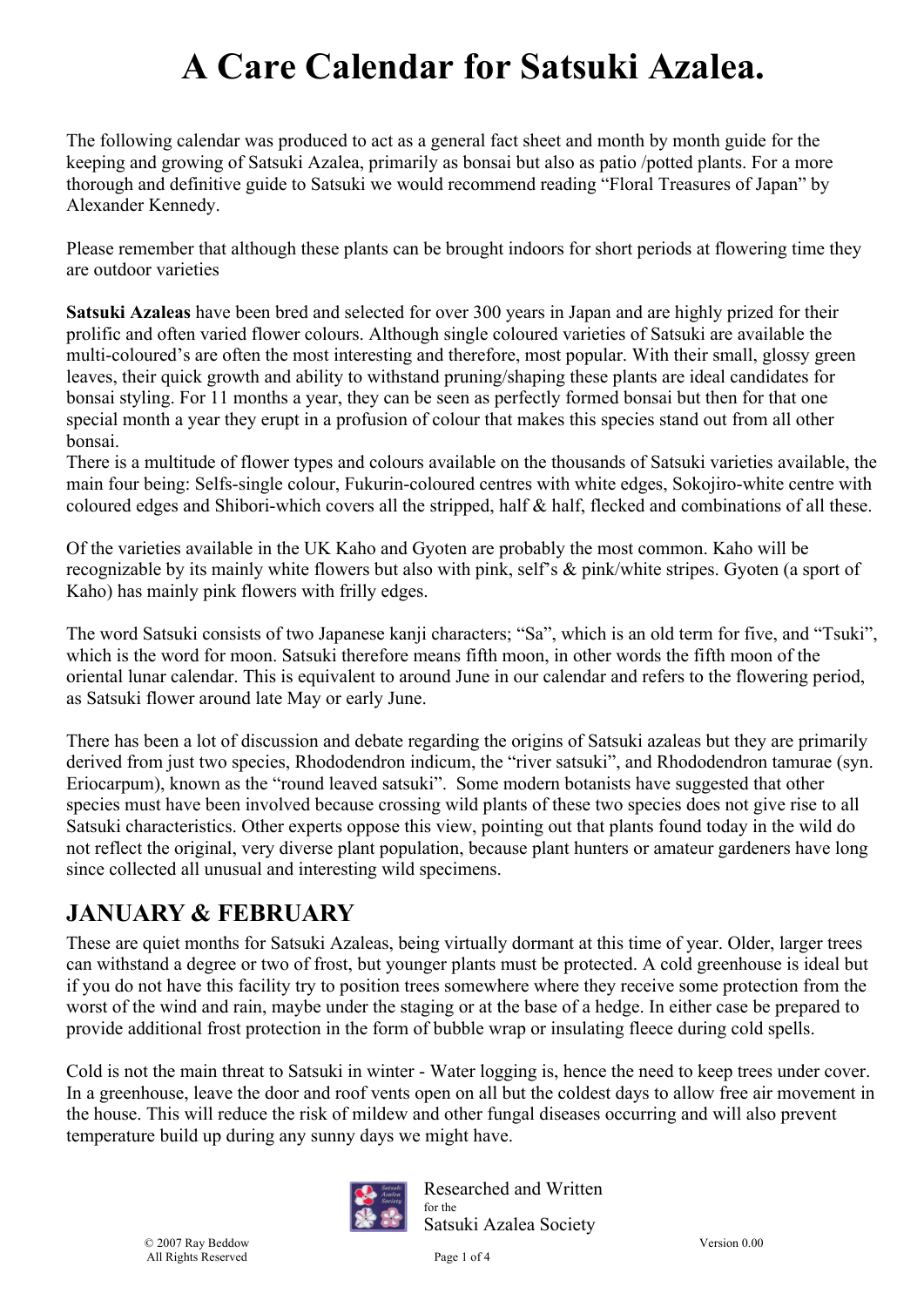Trees will require water through the winter period but be careful not to over-water at this time.

The ideal watering regime, as with all bonsai whatever the species, is to check each plants needs individually. Many factors determine a tree's uptake of water.

Satsuki, like other forms of Azalea are members of the Ericaceae family and as such are Lime haters. If you live in a hard water area use collected rain water if possible.

Last seasons leaves will have fallen by now. If your trees are protected from wind these will accumulate on the soil surface and rot. Remove all fallen leaves, and the yellowing ones still attached to the tree. You may well be able to see the signs of growth appearing around the base of flower buds. These will produce this years shoots and on a healthy plant, there could be anything up to five around each bud.

### **MARCH**

Plants over-wintered under cover will start showing signs of growth this month. New shoots will be seen emerging mainly from around the base of the flower buds but depending on the vigour of the tree shoots could be found anywhere on the trunk and branches! Trees can be brought out from cover on mild, sunny days but do not be tempted to leave out overnight as a frost could damage new shoots.

There are two periods per growing season for re-potting Satsuki, one just after flowering in late May/early June or now in late March. If growing-on young, untrained material, now is ideal as it will allow a full season, unchecked growth. If it were rapid, growth you are after it would be beneficial to remove all, if any flower buds.

Feeding should also begin this month on young and older trees alike. Specimen plants should be fed regularly from now until bud burst to help strengthen them prior to flowering.

March is also a good time of year for refinement wiring of young growth in foliage pads. Heavy wiring to shape trunks and branches is best left until the autumn.

'Kanuma', a form of Japanese soil is often said to be the ideal potting medium for Satsuki Azaleas. The will however grow in any lime free compost mix.

#### **APRIL**

This is the month when Satsuki's really begin to wake up after the winter's rest, particularly if they have been over-wintered under cover. Main areas of growth are as mentioned above but also "sucker" like growths are commonly seen growing from roots at or just below the soil surface. Unwanted growth can easily be rubbed off but before you do have a good look at the design of the tree first to assess if any of these shoots might be in just the right place to develop into new branches. On strong growing varieties of Satsuki up to five or more shoots will grow from around the base of flower buds so to stop the flowers being swamped by foliage later in the year it is best to thin these out to two, preferably horizontal shoots either side of the bud.

Continue feeding throughout this month using fertilizers specially formulated for ericaceous plants. As an alternative, there is an excellent fertilizer from Japan called "Biogold." This comes as small cubes that you press into the surface of the soil. Unfortunately, this is only available from Bonsai Nurseries.



Researched and Written for the Satsuki Azalea Society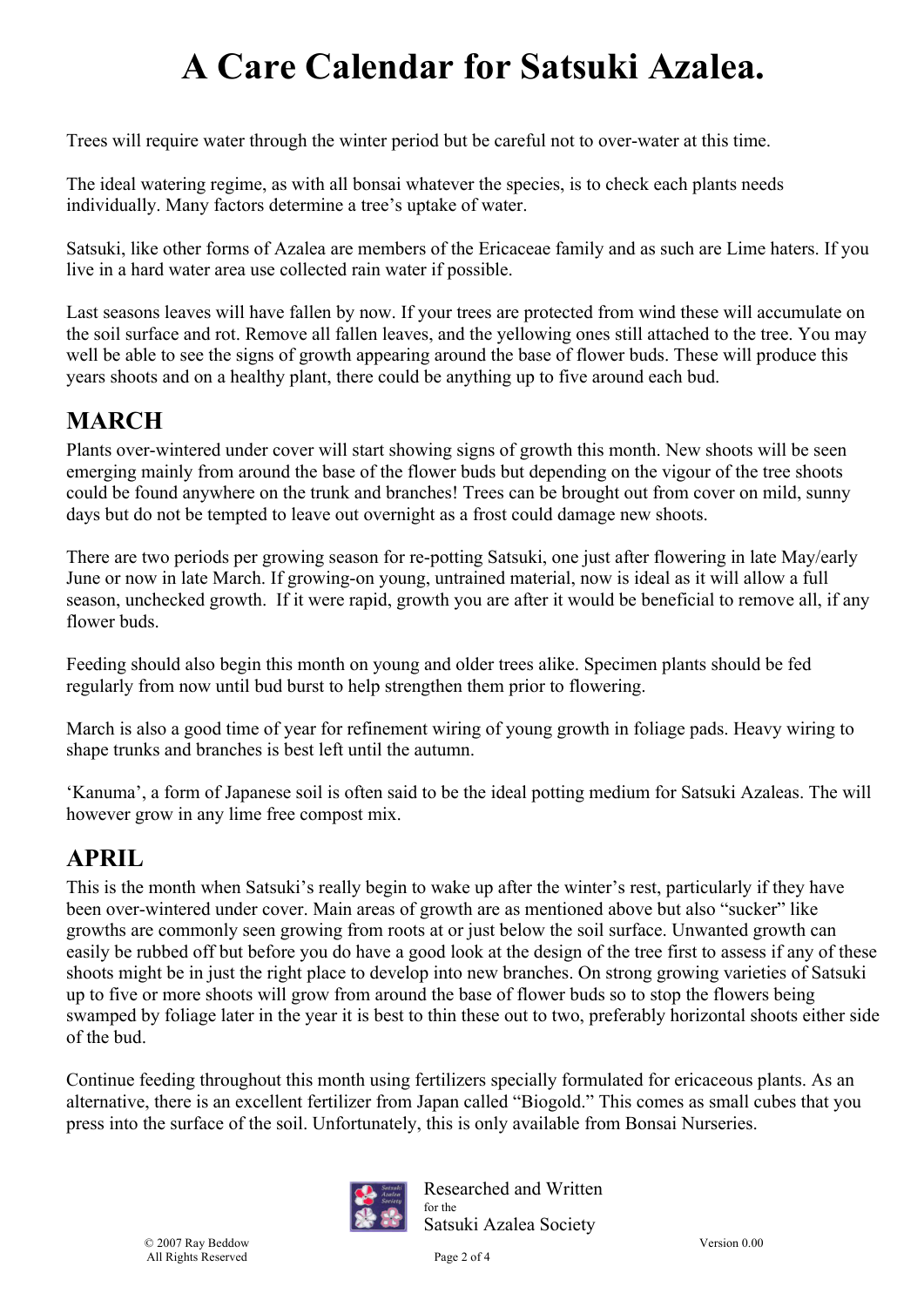Trees still under cover can be brought out now but be careful of sudden frosts. They are unlikely to kill a tree but they can damage flower buds.

### **MAY**

Flower buds will be swelling nicely now, in fact some will be showing colour or even be open depending on weather conditions and how the plant has been over wintered. Strong growing shoots from the base of the buds should be trimmed back to allow the flowers space to open. Because of the prolific number of flowers, a tree can produce, to reduce stress it is good practice to reduce the number by anything between  $30 - 50\%$ . On a show tree, this can be achieved by removing most of the flowers from the back. On young plants, being grown on it would be advisable to remove all the flowers to encourage maximum growth.

Stop feeding now. This will encourage a longer flowering period. Providing some kind of temporary shelter to protect the buds and flowers from rain will stop them from discolouring. For the same reason, be extra careful when watering. This temporary shelter will also serve as a sunshade to help stop flowers fading prematurely. This is a busy time in the growth pattern of Satsuki and demand for water will increase accordingly.

### **JUNE**

Remove all flower heads. Although this can be a tedious, time consuming job it is important to prevent the production of seed, which puts undue stress on a tree at a time when it needs to recover from the rigours of flowering. New growth slows for a short period after flowering and this is an ideal time for repotting, wiring and pruning/trimming to shape. Feeding can re –commence once flowering has finished but wait a few weeks if trees have been repotted. Likewise, care should be taken not to over water newly repotted trees. As mentioned previously, Satsuki, like all other azaleas and rhododendrons, produce a profusion of new shoots from the base of old flower buds. With Satsuki, it is best to remove all unwanted shoots leaving just two, one either side of the bud. These are then trimmed back to two pairs of leaves.

#### **JULY**

Some late flowering varieties will still be in flower this month. Allowing trees to flower this late in the year can have a long-term detrimental effect on the plants health. Hard as it seems, all flower buds/flowers should be removed, especially if the tree is about to be repotted. Leaving flowers on this late will weaken the tree at a time when it should be producing next year's flower buds. A short time after flowering is over a second spurt of growth occurs.

Satsuki are relatively pest free but keep a watch out for greenfly, red spider mite and vine weevil.

Satsuki's will tolerate or even appreciate a position in full sun but will tolerate semi-shade.

### **AUGUST**

All repotting and pruning should be finished by now. From now on Satsuki's should be allowed to build up strength for the winter and it is also during this period that next years flower buds are produced. Continue regular feeding and watering.

This year's shoots will still be extending but slowing down now. These shoots will carry next year's flowers. Any shoots that were trimmed earlier in the season might well be showing secondary shoots growing from them. If these are strong enough they will also produce flower buds. Some light trimming and removal of



Researched and Written for the

Satsuki Azalea Society